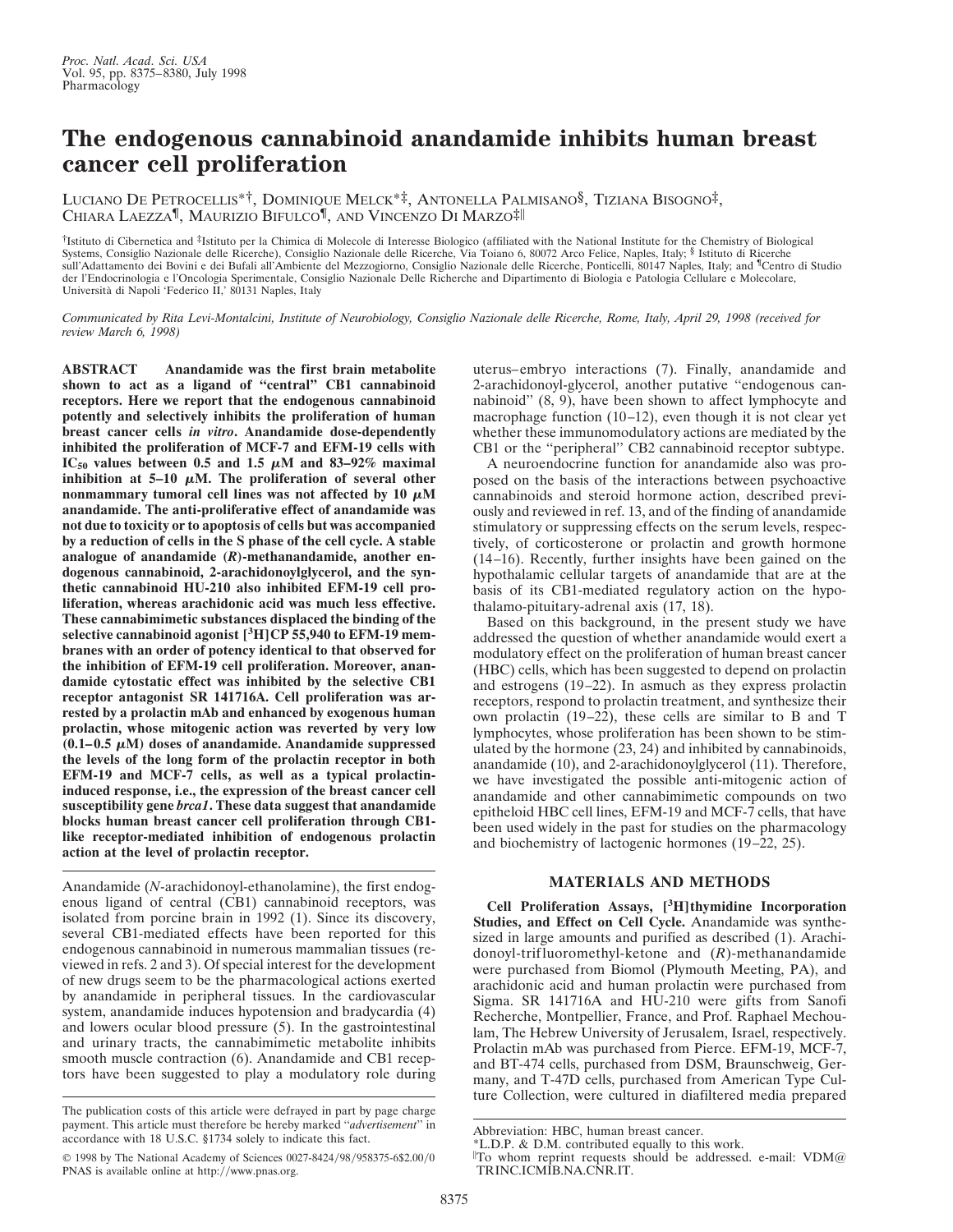according to the instructions of the manufacturers except for MCF-7 cells, which were cultured in diafiltered minimal essential medium containing 5% heat-inactivated fetal bovine serum. These culture media contained no detectable prolactin by radioimmunoassay. Cell proliferation assays were carried out in triplicate by a slight modification of the method described (19) in 6-well dishes containing subconfluent cells (at a density of  $\approx$  50,000 cells/well). When using EFM-19 and BT-474 cells, which take 24 h to completely adhere to plastic and start growing, substances to be tested were introduced 24 h after cell seeding. With MCF-7 and T-47D cells, which immediately adhere to plastic and start growing, substances to be tested were introduced 6 h after cell seeding. Depending on the experiment, various doses or one single dose of the substances was assayed, and cells were trypsinized and counted by a hemocytometer, respectively, after 3 (MCF-7 and T-47D cells) or 6 (EFM-19 and BT-474 cells) days or day by day. This method also allowed us to check cell viability by the addition of trypan blue to aliquots of trypsinized cells. No significant decrease in cell viability was observed with up to 100  $\mu$ M anandamide. For [3H]thymidine incorporation studies, EFM-19 and MCF-7 cells were synchronised in  $G_0/G_1$  for 40 h with the 3-hydroxy-3-methylglutaryl-CoA-reductase inhibitor lovastatin (10  $\mu$ M) (26) and treated for 72 h with increasing doses of anandamide before 24-h incubation with 10<sup>6</sup> cpm [ ${}^{3}$ H]thymidine (5  $\mu$ Ci/mmol, Amersham) plus anandamide. The experiment was terminated by washing the cells twice with ice-cold Hanks' balanced salt solution before addition of ice-cold 10% trichloroacetic acid. Radioactivity and DNA content were measured in the trichloroacetic acid precipitate. The effect of anandamide on cell cycle progression was studied in cells fixed with ethanol and stained with propidium iodide. DNA content was measured by FACStar flow cytometry as previously described by us (26). Possible apoptotic effects of anandamide in EFM-19 and MCF-7 cells were studied by DNA fragmentation and FACStar flow cytometry (26).

**[ <sup>14</sup>C]Anandamide Hydrolysis by Cells.** The time-dependent hydrolysis of  $\lceil$ <sup>14</sup>C]anandamide (60,000 cpm, 1.5  $\mu$ M in 6 ml of serum-free culture medium) by intact, sub-confluent EFM-19 cells (in a 100-mm Petri dish) was measured as [14C]ethanolamine produced per 500  $\mu$ l of incubation medium as described (27).

**Binding Assays.** Competition binding studies were performed by using [3H]CP 55,940 (New England Nuclear, 125  $Ci/mmol$  as the radioligand and according to the rapid filtration assay described previously (28) with slight modifications. These modifications consisted of the use of  $12,000 \times g$ pellets from EFM-19 and MCF-7 cells  $(200 \mu g/tube)$ , the introduction of phenyl-methyl-sulfonyl-fluoride (Sigma, 100  $\mu$ M) in the binding buffer, and the use of a higher concentration (300 pM) of radioligand. Nonspecific binding was determined in the presence of 10  $\mu$ M anandamide or HU-210 and accounted for 51% of total bound radioactivity.

**Immunoprecipitation and Western Immunoblotting.** EFM-19 or MCF-7 cells, treated with either vehicle, anandamide (2.5  $\mu$ M), or anandamide plus SR 141716A (0.5  $\mu$ M), were washed twice with 137 mM NaCl, 3 mM KCl, 12 mM Na<sub>2</sub>HPO<sub>4</sub>, and 2 mM KH<sub>2</sub>PO<sub>4</sub> (pH 7.4) and then lysed with a lysis buffer consisting of 50 mM Tris HCl (pH  $7.4$ ), 1 mM EDTA, 150 mM NaCl, 1 mM Na3VO4, 1 mM NaF, 1% Nonidet P-40, 0.25% sodium deoxycholate, 1 mM phenyl-methylsulfonyl-fluoride, and 1  $\mu$ g/ml each aprotinin, leupeptin, and pepstatin A. Triton X-100 (1%) also was added for determination of the *brca1* protein. Immunoprecipitation of prolactin receptor was carried out with  $2 \mu$ g of an anti-prolactin receptor mAb (U5, purchased from Affinity Bioreagents, Golden, CO) on 1 mg of total proteins for 1 h at 4°C. A suspension of anti-mouse IgG agarose (20  $\mu$ l, corresponding to 8  $\mu$ g of IgG, Sigma) then was added, and the mixture was incubated overnight at 4°C. The pellet was washed five times with 1 ml of lysis buffer, resuspended in 20  $\mu$ l of electrophoresis sample buffer, and boiled for 5 min before loading onto the SDS/ polyacrylamide gel. SDS/PAGE of immunoprecipitated proteins (for prolactin receptor analysis) and total proteins (for *brca1* protein analysis, 50  $\mu$ g) were carried out on gels containing, respectively, 10% and 7.5% polyacrylamide. Proteins were transferred to nitrocellulose membranes, which then were incubated first for 1 h at room temperature with the first antibody, i.e., anti-prolactin receptor mAb (1:1000), antiphosphotyrosine polyclonal antibody (1:1000, Amersham), or anti-*brca1* protein polyclonal antibody (K-18, 1:100, Santa Cruz Biotechnologies) and then with the appropriate horseradish peroxidase-labeled second antibody conjugates (1:5000, enhanced chemiluminescence, Amersham).

**Data Analysis.** Data from cell proliferation experiments were expressed as mean  $\pm$  SEM (or SD) of percentage of cell proliferation in untreated cells and were compared by using the unpaired Student's *t* test (level of significance  $P < 0.05$ ).

## **RESULTS AND DISCUSSION**

Anandamide dose-dependently inhibited the proliferation of human breast epitheloid EFM-19 cells with an average  $IC_{50}$ value of 1.5  $\pm$  0.3  $\mu$ M and 92.0  $\pm$  4.0% maximal inhibition at 10  $\mu$ M (mean  $\pm$  SEM,  $n = 7$ ; Fig. 1*a*). Anandamide was administered daily at each change of the culture medium because cells were found to convert rapidly 1.5  $\mu$ M [<sup>14</sup>C]anandamide to [14C]ethanolamine and arachidonic acid with a predicted  $t_{1/2}$  of  $\approx 6$  h (Fig. 1*a Inset*). However, when cell proliferation was measured daily, anandamide effect was already noticeable (and maximal) after 48 h of treatment of cells, i.e., when the exponential phase of cell growth is about to start (Fig. 1*b*). Anandamide anti-proliferative action was due to inhibition of DNA synthesis, measured by determining the incorporation of  $[3H]$ thymidine in DNA (see legend to Fig. 1), and was not due to toxic effects or apoptosis of cells, as assessed by testing the effect on cell viability and DNA fragmentation, respectively. Analogous results were obtained with other HBC cell lines, i.e., the widely studied MCF-7 cells, where anandamide effect was even more marked (estimated IC<sub>50</sub> = 0.5  $\mu$ M, 83% maximal inhibition at 5  $\mu$ M after a 3-day treatment, Fig. 1*a*) and T-47D or BT-474 cells (estimated  $IC_{50}$  $= 1.9$  and 6  $\mu$ M, respectively; data not shown). Conversely, no anti-proliferative effect was observed with a  $10-\mu M$  concentration of anandamide in several tumoral lines derived from other cell types (e.g., mouse neuroblastoma  $N_{18}TG_2$  cells, rat leukemic RBL-2H3 basophils, mouse heart endothelioma H5V cells, and mouse J774 macrophages) (data not shown). Of interest, anandamide appeared to inhibit significantly and dose-dependently the  $G_1/S$  transition of the cell mitotic cycle in EFM-19 cells (the decrease of cells in the S phase was  $9.9 \pm$ 3.9 and 36.8  $\pm$  9.6% at 1 and 5  $\mu$ M anandamide, respectively, mean  $\pm$  SD,  $n = 3$ ).

Polyunsaturated fatty acids are known to affect cancer cell proliferation (for a review see ref. 29). Therefore, we performed a series of experiments aimed at assessing whether the effect of anandamide was due to arachidonic acid produced from its enzymatic hydrolysis. We tested arachidonoyltrifluoromethylketone, an inhibitor of the enzyme ''fatty acid amide hydrolase,'' which catalyzes the hydrolysis of anandamide in mammalian tissues (30, 31). This compound, at a concentration (5  $\mu$ M) that efficiently inhibited anandamide hydrolysis by intact EFM-19 cells (data not shown) without significantly affecting EFM-19 cell proliferation (2.6  $\pm$  0.2%) inhibition, mean  $\pm$  SD,  $n = 3$ ), potentiated anandamide anti-proliferative effect (Fig. 1*c*). Moreover (*R*)-methanandamide, a more stable analogue of anandamide (32), was more potent than the latter compound at low concentrations  $(IC_{50}$  $= 0.8 \mu M$ ; Fig. 1*c*), whereas arachidonic acid was much less effective (Fig. 1*d*).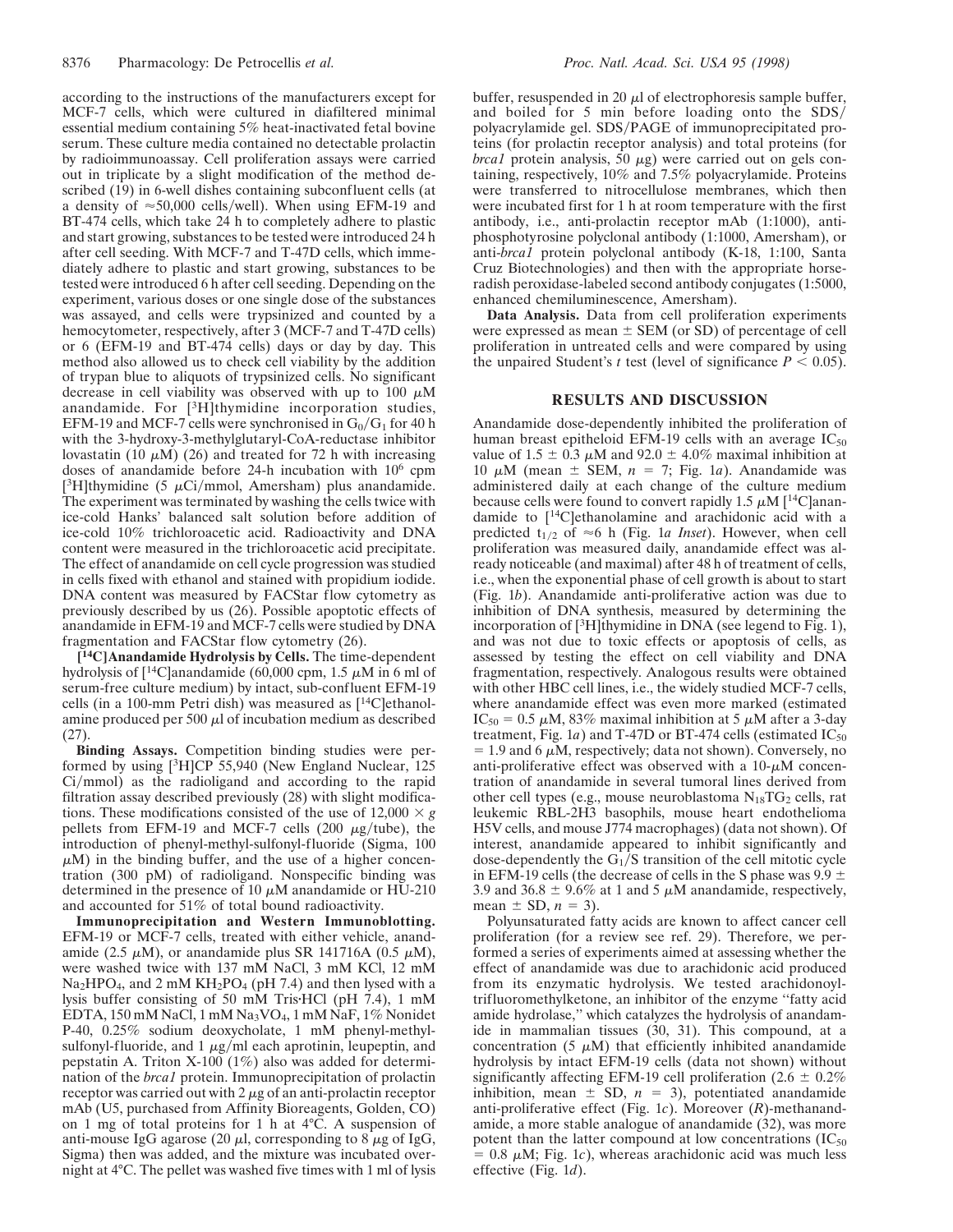

FIG. 1. Effect of anandamide (AEA) on HBC cell proliferation. (*a*) Dose-dependent inhibition of EFM-19 and MCF-7 cell proliferation by anandamide; the time-dependent hydrolysis of  $[$ <sup>14</sup>C]anandamide by EFM-19 cells is shown in the *Inset*. (*b*) Effect of 1 and 10  $\mu$ M anandamide on the growing curve of EFM-19 cells. (*c*) Dose-dependent effects of anandamide, with or without the fatty acid amide hydrolase inhibitor arachidonoyl-trifluoromethyl-ketone (ATFMK, 5  $\mu$ M, Biomol) and of (*R*)-methanandamide (Met-AEA, Biomol) on EFM-19 cell proliferation; (*d*) Dose-dependent effects of anandamide and arachidonic acid (AA, Sigma) on EFM-19 cell proliferation. The AEA profiles in *a*, *c*, and *d* are from three different experiments conducted in triplicates. Data in *a*, *c*, and *d* are means  $\pm$  SEM ( $n \ge 3$ ) and are expressed as percentages of control cell proliferation (1 - [Control cell number - treated cell number]/[Control cell number - initial cell number]  $\times$  100; 100% = no effect, 0% = maximal cytostatic effect). Data in *b* are means  $\pm$  SEM (*n* = 3) and are expressed as percentages of cell proliferation ([Cell number – initial cell number]/initial cell number  $\times$  100). AEA also inhibited [<sup>3</sup>H]thymidine incorporation into EFM-19 and MCF-7 cell DNA (IC<sub>50</sub>s were 0.65 and 0.70  $\mu$ M, and maximal inhibition at 1  $\mu$ M was 75.0  $\pm$  0.6 and 67.0  $\pm$  0.9%, respectively, mean  $\pm$  SD,  $n = 3$ ).

No data on the presence of cannabinoid receptors in HBC cells have been reported to date (33). Therefore, we next wanted to determine whether anandamide anti-mitogenic action was due to interaction with selective binding sites or rather to noncannabinoid receptor-mediated intracellular effects (13, 28). We found that a synthetic cannabinoid, HU-210 (34), as well as another endogenous ligand of cannabinoid receptors, 2-arachidonoyl-glycerol (8, 9), but not an anandamide congener, palmitoylethanolamide [which is inactive at CB1 receptors (28, 34)], also exhibited a potent anti-proliferative action on EFM-19 cells (Fig. 2*a*), thus suggesting that this effect is due to interaction with cannabinoid receptors. More important: (*i*) The antiproliferative actions of anandamide, but not of arachidonic acid, were counteracted by the selective CB1 receptor antagonist SR 141716A (35) in both EFM-19 and MCF-7 cells (Fig. 2*b* and data not shown); and (*ii*) selective binding sites for anandamide, HU-210, 2-arachidonoylglycerol, and SR 141716A, but not palmitoylethanolamide [a CB2 receptor agonist candidate (36)], were detected through the displacement of a high affinity specific cannabinoid receptor ligand, [3H]CP-55,940, from EFM-19 cell membrane preparations (Fig.  $2c$ ). Bmax and  $K_d$  values for the binding of  $[3H]$ CP-55,940 were, respectively, 91.5 fmol mg protein<sup>-1</sup> and

438 pM. With the only predictable exception of the CB1 antagonist SR 141716A, which exerted only a very low antiproliferative action (16.0  $\pm$  0.7% inhibition at 10  $\mu$ M, mean  $\pm$ SEM,  $n = 3$ ) but was very active in the binding assays ( $K_i = 2.4$ ) nM), the rank of potency of these compounds for cannabinoid receptor binding activity reflected that observed for the inhibition of EFM-19 cell proliferation, i.e., 2-arachidonoylglycerol  $>$  anandamide  $>$  HU-210  $>$  palmitoylethanolamide in both assays, thus confirming the involvement of a CB1-like cannabinoid receptor in the anti-proliferative effect. Anandamide also displaced [3H]CP-55,940 binding from MCF-7 cell membranes (data not shown). We have not investigated the reasons why SR 141716A exerted a slight anti-proliferative action or why HU-210, as opposed to what previously has been observed for this compound (34), was less active than anandamide in binding assays with EFM-19 cell membranes. It is possible that some HBC lines express a CB1-like variant whose interactions with SR 141716A and HU-210 are slightly different from those described for CB1 receptors. It is noteworthy that cannabinoid receptor variants have been observed in human tumoral T cells (37).

We investigated the possible mechanism of action through which anandamide and other cannabinoids inhibit cell prolif-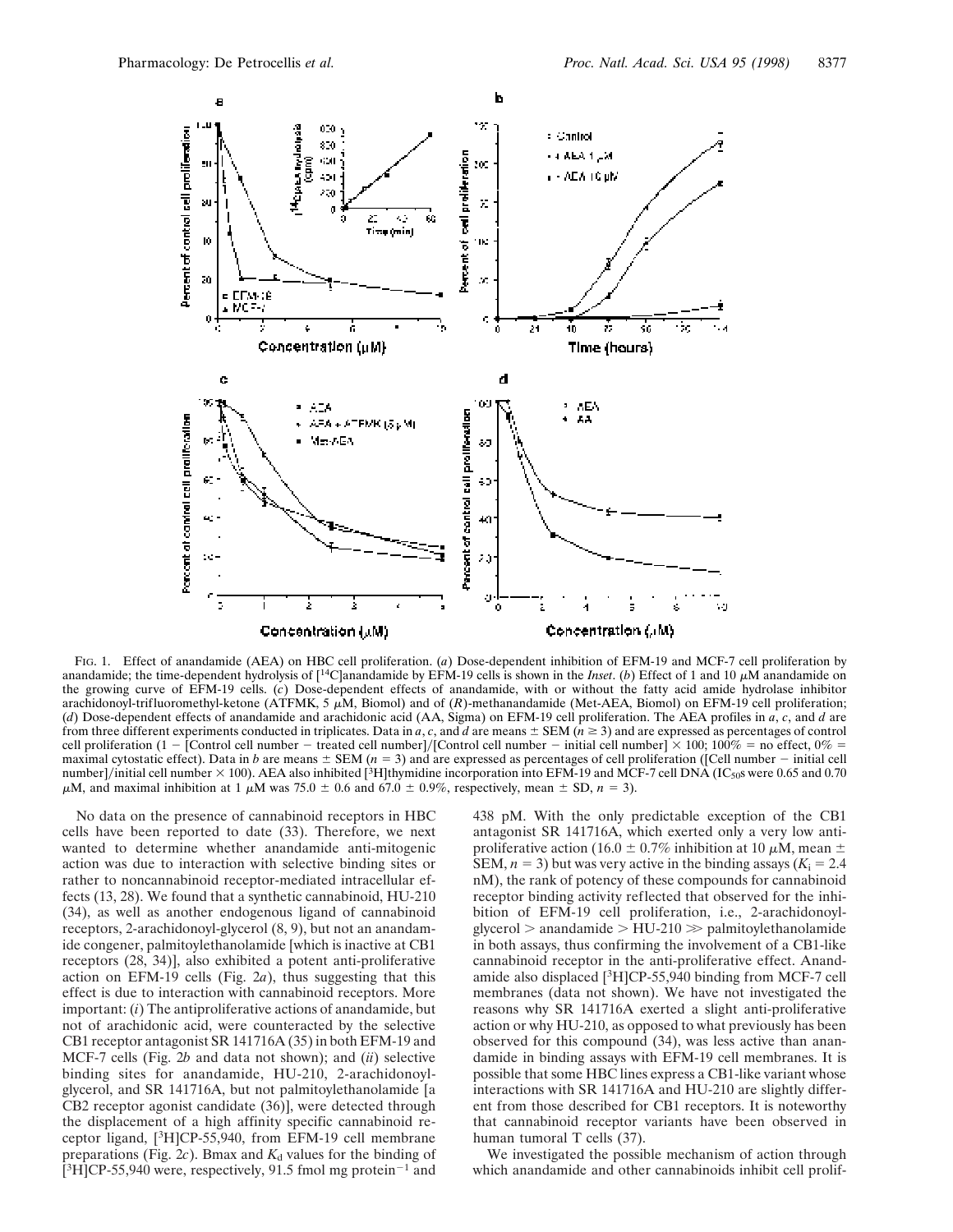

FIG. 2. A CB1-like cannabinoid receptor mediates anandamide effect on EFM-19 cell proliferation. (*a*) Dose-related effects of two cannabimimetic compounds, HU-210 and 2-arachidonoylglycerol, and of a non-CB1 agonist, palmitoylethanolamide, on EFM-19 cell proliferation, as compared with anandamide. (*b*) Effect of two different doses of the CB1 antagonist SR 141716A on the anti-proliferative action of anandamide (1 and 2.5  $\mu$ M) and arachidonic acid (AA, 1  $\mu$ M). (*c*) Displacement of [<sup>3</sup>H]CP 55,940 from EFM-19 cell membrane preparations by anandamide (AEA), HU-210, 2-arachidonoylglycerol, SR 141716A, and palmitoylethanolamide. In *a* and *b*, data are mean  $\pm$  SD ( $n = 3$ ) and are expressed as in Fig. 1 *a*, *c*, and *d*. In *c*, data are expressed as percentages of [3H]CP 55,940 bound to membranes, are means of triplicates, and are representative of three distinct experiments. To avoid confusion, we do not show SD bars. Asterisks indicate statistically significant differences from data without SR 141617A.  $\ast$ ,  $P < 0.05$ ;  $\ast \ast$ ,  $P < 0.01$ . N.S., not significant.

eration. We started from the observation that anandamide effects appeared to be restricted to cancer cell lines known to express estrogen and/or prolactin receptors and to proliferate in response to the treatment with steroid and/or lactogenic hormones (19–22). Both the levels and actions of these hormones have been shown to be influenced by synthetic cannabinoids and anandamide (13–18). Therefore, we hypothesized that the latter compounds could exert their anti-proliferative effect by interfering with the action of one or more of such hormones. However, in a thorough study carried out in MCF-7 cells (38), no interaction between cannabimimetic compounds and estrogen receptors was observed, even though  $1 \mu M$ desacetyllevonantradol, a synthetic cannabinoid, was shown to inhibit transcriptional activity when tested under conditions (48-h treatment of cells) similar to those used in the present study to detect anandamide anti-proliferative action in the same cell line. As to prolactin, this hormone is produced in high amounts [for example 0.35  $\mu$ g/ml/day (20)] by most breast cancer cell lines studied so far as well as by human breast carcinomas and was proposed to act as a major autacoid proliferative agent for these cells (19–22, 25) because of its capability of accelerating the  $G_1/S$  transition of the cell mitotic cycle (24). Accordingly, in EFM-19 cells, exogenous human prolactin  $(50 \text{ ng/ml})$  enhanced cell proliferation to an extent  $(23.7 \pm 3.6\%, \text{ mean } \pm \text{ SD}, n = 3)$  comparable to that (10–60%) observed previously with HBC cell lines, including MCF-7 and T-47D cells, which, because of the synthesis of their own prolactin in higher amounts, are less responsive to the exogenously added hormone (25). Furthermore, an almost total blockade of proliferation was observed previously in MCF-7 cells treated with either a prolactin receptor antagonist (25) or a prolactin mAb (20). Here, we found that daily treatment with a mAb against prolactin interfered with the proliferation also of EFM-19, BT-474, and T-47D cells (Fig. 3*a* and data not shown). Of interest, those cell lines whose proliferation was most sensitive to anandamide (e.g., MCF-7, EFM-19, and T-47D cells) were also the ones that better responded to prolactin antibody treatment (70–98% inhibition of growth with 20  $\mu$ g/ml of antibody), whereas in BT-474 cells, for which the lowest effect of anandamide was found (see above), only a 29.1% inhibition of proliferation was observed. Thus, the potency of anandamide appeared to parallel the degree of dependency of HBC cell proliferation on endogenous prolactin. However, in the presence of a submaximal concentration of anandamide, the decreased availability of free endogenous prolactin caused by treatment with submaximal doses of prolactin antibody did not result in a further inhibition of proliferation (Fig. 3*a*). This result indicates that, if prolactin is the target of anandamide anti-proliferative action, the endogenous cannabinoid is not acting by reducing prolactin levels. On the other hand, low doses  $(0.1-0.5 \mu M)$  of anandamide, which were ineffective in the absence of exogenous prolactin, reverted the proliferation of EFM-19 cells induced by 50 ng/ml of the hormone. This effect was blocked by SR 141716A (Fig. 3*b*). These data, taken together, may suggest that anandamide anti-proliferative effect is caused, at least in part, by interference with the prolactin receptormediated proliferative action of endogenous prolactin. A reduction of prolactin receptors by anandamide, for example, would explain why the decreased availability of endogenous prolactin caused by prolactin antibody did not potentiate anandamide anti-proliferative action (Fig. 3*a*). This hypothesis was supported strongly by the finding that the brain cannabinoid, under the same conditions leading to inhibition of cell proliferation, exerted a strong down-modulatory effect on the levels of the prolactin receptor. This was detected as a 100-kDa protein in Western immunoblot analyses carried out on EFM-19 cell total proteins immunoprecipitated with an antiprolactin receptor mAb and blotted with the same antibody (Fig. 3*c*, lanes A and B) or with an anti-phosphotyrosine polyclonal antibody (Fig. 3*c*, lanes D and E). Similar results were obtained in MCF-7 cells (data not shown). Normal and transformed breast cancer cells have been shown to express the long, 100-kDa form of the prolactin receptor (25), which undergoes tyrosine phosphorylation after its binding to prolactin and subsequent homodimerization (for a review see ref. 39). The inhibitory effect of anandamide on prolactin receptor levels probably is mediated by a CB1-like receptor as it was reversed by co-incubation of cells with SR 141716A (Fig. 3*c*, lanes C and F).

Finally, having found that anandamide interferes with prolactin action at an up-stream level, we wanted to assess whether the endogenous cannabinoid would also inhibit one of the more down-stream effects associated with the proliferative action of prolactin and other hormones, i.e., the expression of the breast cancer susceptibility *brca1* gene, a marker for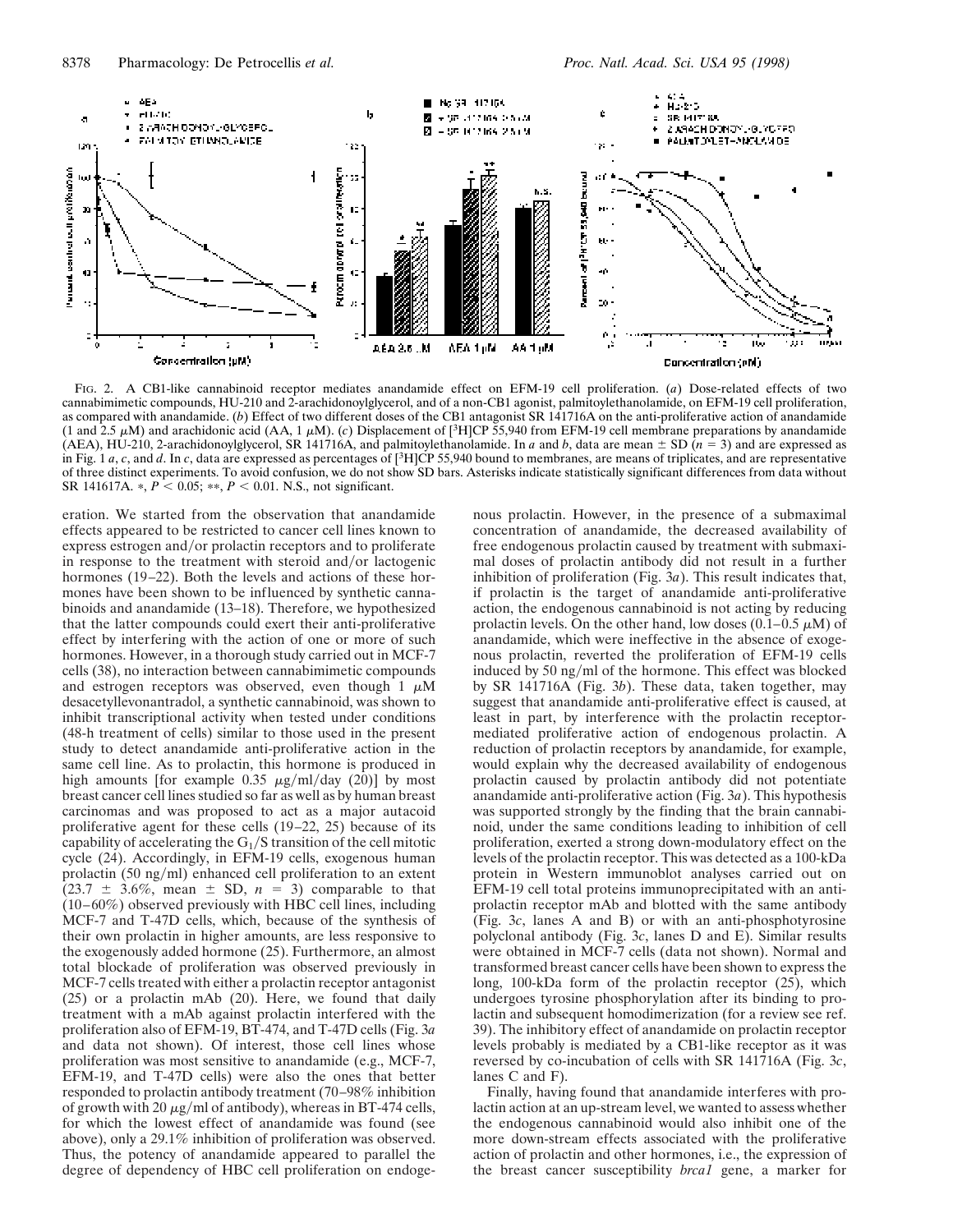

FIG. 3. Anandamide interferes with prolactin action. (*a*) Doserelated effect of prolactin mAb (Pierce) on EFM-19 cell proliferation in the presence or absence of 1  $\mu$ M anandamide (AEA). (*b*) Effect of human (h) prolactin (50 ng/ml) on EFM-19 cell proliferation and its counteraction by low doses of anandamide with or without  $0.5 \mu M$  SR 141716A. (*c*) Effect on the levels of the long form (100 kDa) of prolactin receptor of 3-day treatment of EFM-19 cells with anandamide (2.5  $\mu$ M) in the absence (lanes B and E) or presence (lanes C and F) of SR 141716A (0.5  $\mu$ M); lanes A and D are from untreated cells. (*d*) Effect on the levels of the *brca1* gene product (220 kDa) of 3-day treatment of EFM-19 cells with anandamide (2.5  $\mu$ M) in the absence (lane B) or presence (lane C) of SR141716A  $(0.5 \mu M)$ . In *a*, the difference observed between the two sets of data was never statistically significant except for  $0 \mu g/ml$  prolactin antibody. In *a* and *b*, data are mean  $\pm$  SD ( $n = 3$ ) and are expressed as described in Fig. 1 *a*, *c*, and *d.* \*,  $P < 0.05$  vs. h-prolactin +  $[AEA] = 0$ ; \*\*,  $P < 0.05$  vs. h-prolactin  $+$  [AEA] = 0.5  $\mu$ M. In *a*, control experiments were performed by using BSA or a NO synthase III polyclonal antibody instead of prolactin mAb, with no effect on proliferation. In *c* and *d*, Western

proliferating and differentiating human mammary epithelial cells (40). The product of this gene recently was shown to peak immediately before the  $G_1/S$  transition [which is induced by prolactin (24) and impaired by anandamide (see above)] and was suggested to function as a feedback transcription factor that blocks the cell cycle and is triggered by proliferative stimuli (41, 42). We found that the levels of the 220-kDa protein encoded by the *brca1* gene (detected by means of Western immunoblot analyses carried out on EFM-19 cell total proteins blotted with a polyclonal antibody against the *brca1* protein) peaked between 4 and 5 days from cell seeding (data not shown). Three-day treatment of EFM-19 cells with anandamide significantly down-regulated the levels of the *brca1* protein (Fig. 3*d*, lanes A and B). Again, this effect was reversed by the CB1 antagonist SR 141716A (Fig. 3*d*, lane C). Similar results were obtained in MCF-7 cells (data not shown).

In conclusion, we have shown that anandamide is a potent and selective inhibitor of the proliferation of HBC cells and that activation of a cannabinoid receptor, whose occurrence had never been described previously in these cells, is at least in part responsible for this effect. We have also provided evidence that anandamide anti-proliferative action may be due to suppression of prolactin receptor synthesis and, therefore, prolactin action, thus resulting in the down-regulation of the *brca1* gene product. These data may have both physiological and pharmacological implications. By means of double isotope-labeling and MS techniques, we have found that anandamide and other fatty acid ethanolamides, together with their biosynthetic precursors, the *N*-acyl-phosphatidyl-ethanolamines (27, 43), are synthesized by EFM-19 cells, which also express a fatty acid amide hydrolase-like enzyme capable of rapidly terminating anandamide action (44). Therefore, anandamide may function as a local signal for the control of prolactin mitogenic action in HBC cells. Moreover, if found to occur also in lymphocytes, the inhibitory effect by anandamide on prolactin receptors described here may be correlated to the previously reported (10, 11) anti-proliferative action of endogenous cannabinoids on B and T cells, on which prolactin has been proposed to act as an endogenous proliferative agent (23, 24). Experiments aimed at exploring this possibility, as well as at understanding the mechanism of action through which cannabinoid receptor activation leads to suppression of prolactin receptor levels, are now in progress. Based on the results described here, synthetic compounds can be designed in the future by using anandamide and 2-arachidonoyl-glycerol chemical structures as templates, and novel inhibitors of HBC cell proliferation can be developed.

We thank Drs. N. Sepe and F. Montanaro for help and Dr. C. C. Felder, Lilly Research Laboratories, Indianapolis, IN, and Prof. G. Marino, University of Naples, Italy, for critically reading the manuscript. The gift of SR 141716A from Sanofi Recherche, Montpellier, France, is acknowledged. This work was supported by grants from the Italian National Research Council (CNR), the Human Frontier Science Program Organization (to V.D.M.), and the Associazione Italiana per la Ricerca sul Cancro (to M.B.).

immunoblotting was performed with a monoclonal anti-prolactin receptor antibody (*c*, lanes A–C), polyclonal anti-phosphotyrosine antibody (*c*, lanes D–F), or a polyclonal anti-*brca1* protein antibody (*d*, lanes A–C). Proteins immunoprecipitated with a monoclonal antiprolactin receptor antibody or total proteins  $(50 \mu g)$  were used in *c* and *d*, respectively. Control experiments (not shown) did not exhibit the bands at 220 or 100 kDa and were carried out with: (*i*) no proteins, (*ii*) no first antibody, and (*iii*) using, as the first antibody, various antibodies other than the ones mentioned above. The mobility of molecular weight markers is shown. Data are representative of at least three separate experiments. Similar data were obtained with MCF-7 cells. Photographs were taken from films exposed with the enhanced chemiluminescence methodology.